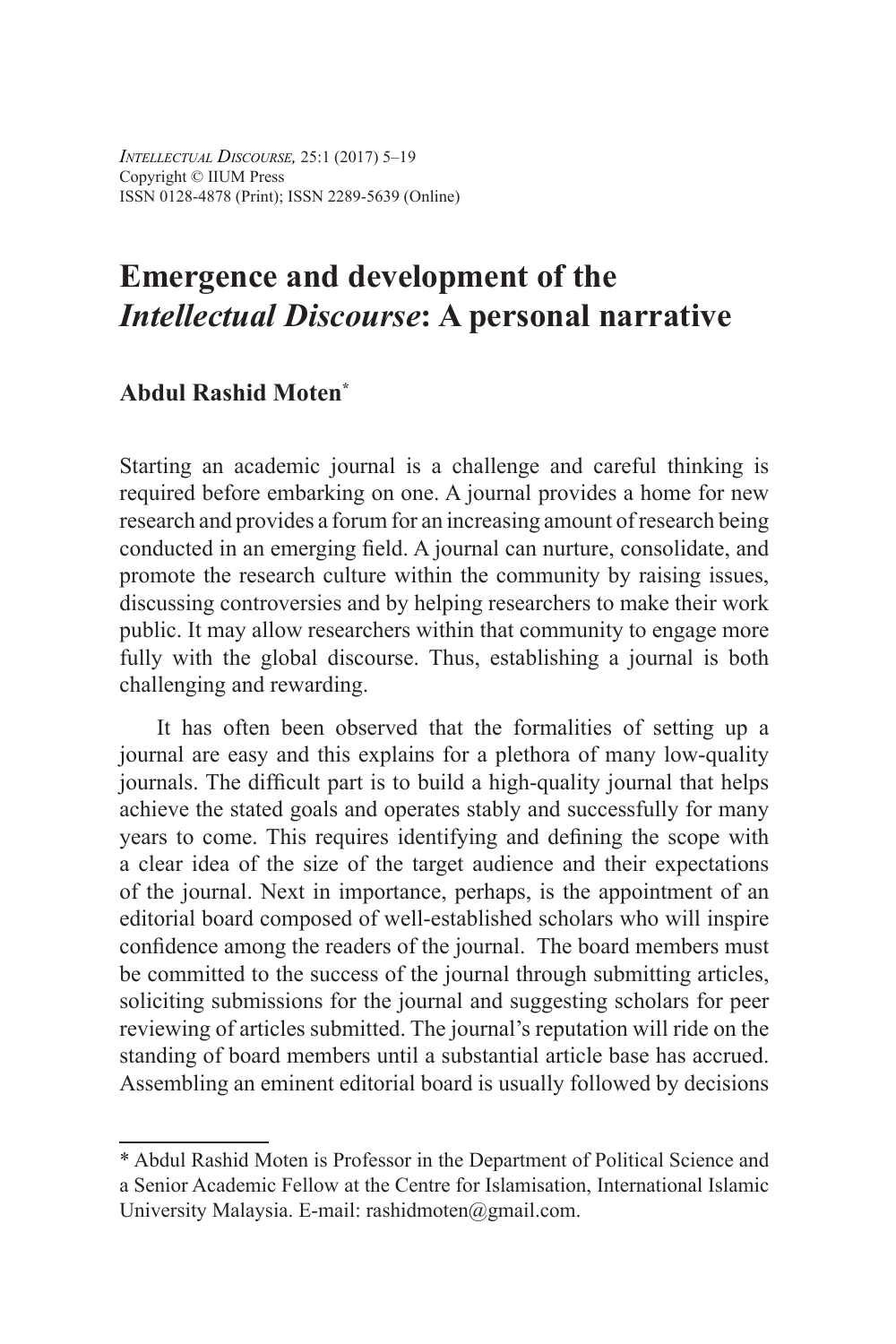on a design for the journal, financial investment, and the employment of a full time member of staff to administer the journal.

*Intellectual Discourse* took a long time to meet the criteria required of a credible journal. Based upon participant observation, this study analyses the developmental trends of the journal over an extended period of time. Such a study has not been attempted but it is essential to preserve the history as well as to understand the process of continuity and change over time.

#### **Intellectual Discourse**

The idea of establishing a journal of the Kulliyyah of Islamic Revealed Knowledge and Human Sciences (KIRKHS) was conceived by the second Rector of the International Islamic University Malaysia (IIUM), Dr. AbdulHamid AbuSulayman. AbuSulayman, all his life, had been mildly denouncing the epistemological imperialism of the West, pleading instead for the de-westernization of knowledge and its replacement with an Islamic epistemology. He believed strongly that Islamization of knowledge, which is the niche area of IIUM, ought to be widely and freely accessible to all. His particular concern was the sharing of this knowledge with all the scholars of the Muslim world.

The task of establishing the journal was assigned to the Dean of KIRKHS, Professor Dr. Anis Ahmed, who welcomed me, on July 1, 1992, with a warm smile and a firm handshake, requesting simultaneously me to contribute a paper for the soon-to-be published journal. On my request, a manual type-writer was made available. My handwritten manuscript was transformed into a printed paper and submitted for publication. Three weeks later, the paper was sent to Prof. Sharif al-Mujahid, then the head of department of communication and recipient of many awards for his academic contributions, who had been appointed editor of the new journal. The title of the new journal was, according to Anis, "Dialogue" but being informed of several journals carrying the same title, he agreed with the suggestion to call it "Discourse" which was subsequently amended by AbuSulayman, to read "Intellectual Discourse." This title refers to the exchange of thoughts and ideas on a particular subject, which is, Islamization of knowledge.

According to Anis Ahmad, the decision to establish the journal was made in August 1990 and an editorial board, comprising Professors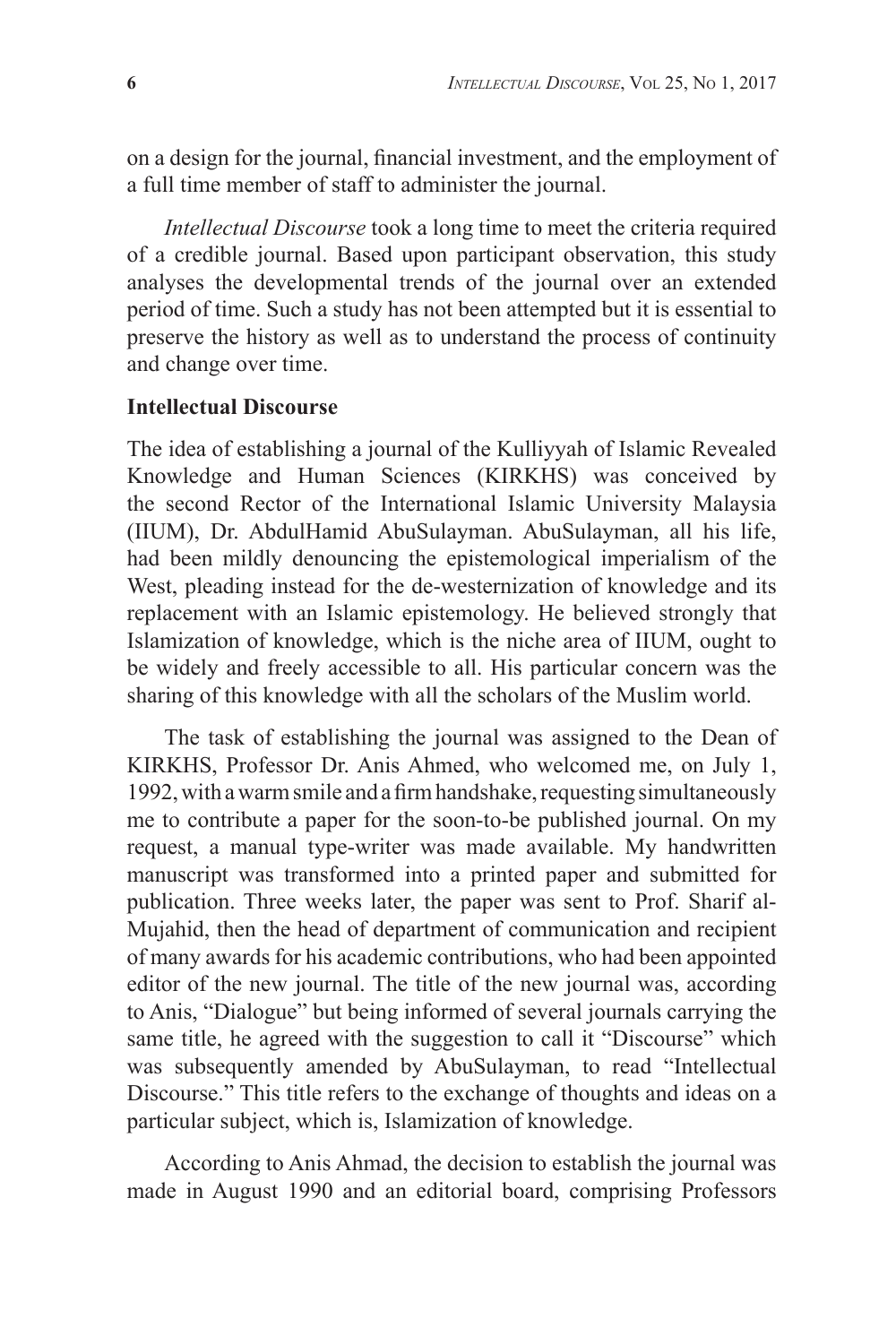Abdallah Botchway, Abdul Rahman I. Doi, Hassan Langgulung, Mohd. Kamal Hassan, Anis Ahmad and Dr. Eric Sikander was set up (Intellectual Discourse, 1993: ix). As some of these members soon left the University, Sharif al-Mujahid was appointed the editor but without any assistance. He relied upon some of his junior colleagues like Muhammad Al-Ghazali, Abdullah al-Ahsan and I. I was assigned to copy-edit the manuscripts accepted for publication with the implied promise of being rewarded as an Assistant Editor.

Sharif al-Mujahid, after consultation with the team, defined the scope of the journal as follows:

> The *Intellectual Discourse* is an academic, refereed journal, published twice a year, by the Kulliyyah of Islamic Revealed Knowledge and Human Sciences, International Islamic University, Malaysia. It stands for rigorous intellectual analysis, and for insights, rooted in the Qur'an and the Sunnah, while addressing contemporary issues. It aims at promoting new research focussing on the contributions pertaining to the Islamic heritage, made by Muslim scholars of the past. Above all, it seeks to provide a forum for addressing issues dealing with Islamisation of human knowledge in all its ramifications, leading to the strengthening, and, ultimately, crystallization, of the current process of Islamisation (Intellectual Discourse, 1993: ii).

*Intellectual Discourse* was the journal of the Kulliyyah of Islamic Revealed Knowledge and Human Sciences. However, the team members of the journal worked as if it was the journal showcasing the University. On the completion of editing the manuscripts, Sharif al-Mujahid wrote the editorial with painstaking care. He borrowed the cover design from a brochure explaining the courses offered at the KIRKHS (See fig. 1). The manuscript was almost ready for the press except for proof-reading and transliteration. However, the file remained in my custody until Sharif al-Mujahid's term at the University expired and he left for Pakistan.

Prof. Anis took an active interest in getting the journal published without delay. He asked that the file be handed over to his office so that it could be sent to the press. The file, as stated, was not ready for the press. Going by my experience in Nigeria, the publication process was supposed to be a laborious process, consisting of producing printready material by hand-setting, letter by letter, individual lines and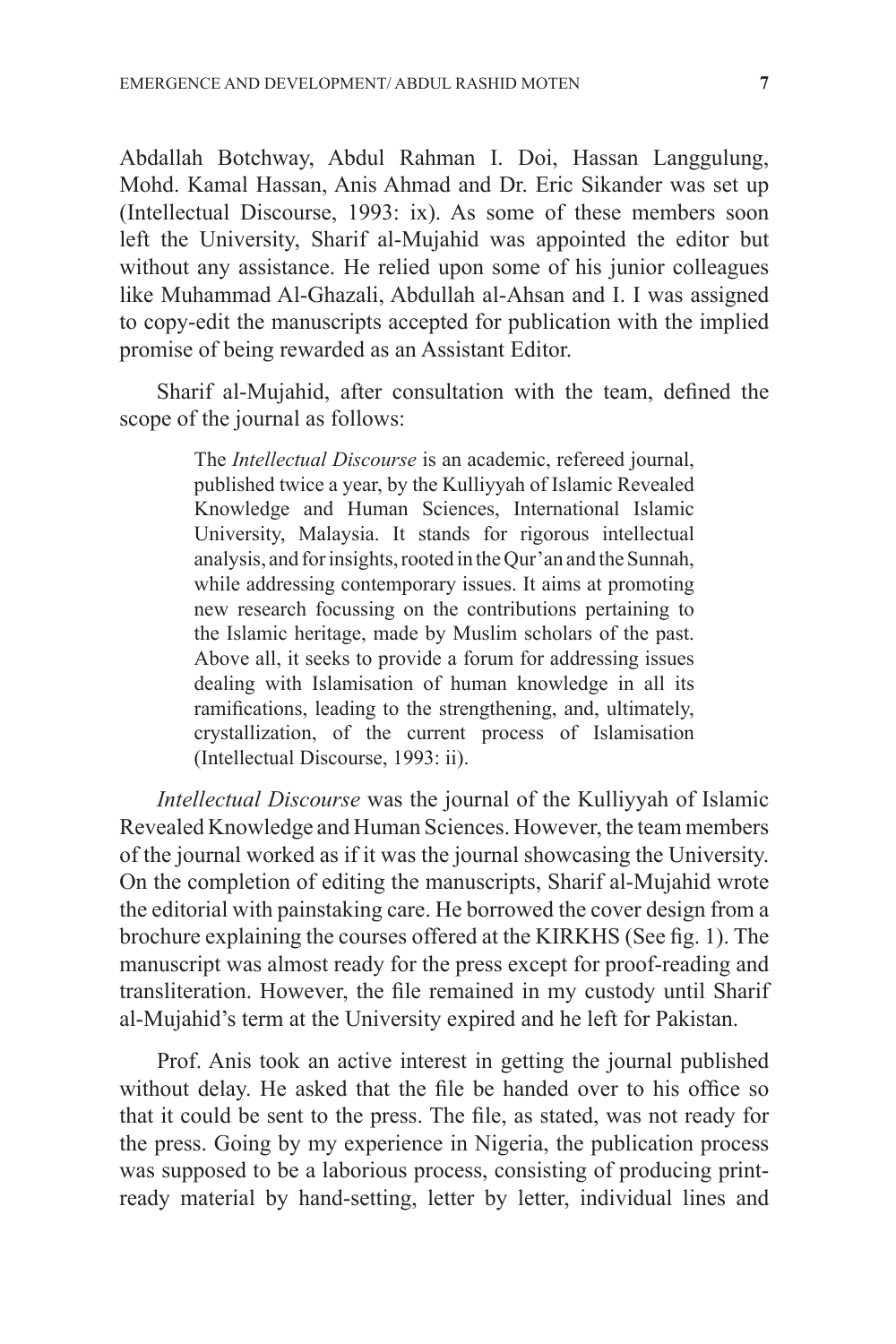pages. Oblivious to the fact that computers had rendered manual typesetting obsolete, I volunteered to sit with the type-setter, taking care of typos and transliteration. The Dean smiled at my naivety, and insisted on having the transliteration completed before sending it to the press. I complied with his request, submitted the file, and the following week, the maiden copy of the *Intellectual Discourse* was on the Dean's table to be launched by the President of the University, Anwar Ibrahim, the Finance Minister of Malaysia.



*Figure 1: The cover design of the maiden issue of the Intellectual Discourse*

**Source:** Intellectual Discourse website at http://journals.iium.edu. my/intdiscourse/index. php/islam (Accessed May 1, 2017).

The joy of receiving the first two copies of the maiden issue was beyond words but it soon turned into dismay. The articles were filled with typographical and grammatical errors, giving the impression that the editorial team had done nothing to ensure professionalism in the articles they published. Such errors could have a negative impact on readers' perceptions and create a lasting impression and diminish the reputation of the journal. Second, the journal was lop-sided. I conributed a full-length article, a book review and a conference report. Noticeably, the copy-right page contained the names of the editor and editorial board, some of whom were not associated with the journal. The editorial, written by Sharif al-Mujahid, appeared under the name of the Dean with a "Note of appreciation" which, among others, stated:

> … Prof. Sharif al-Mujahid, Dr. Muhammad Al Ghazali and Dr. Abdul Rashid Moten helped us in materializing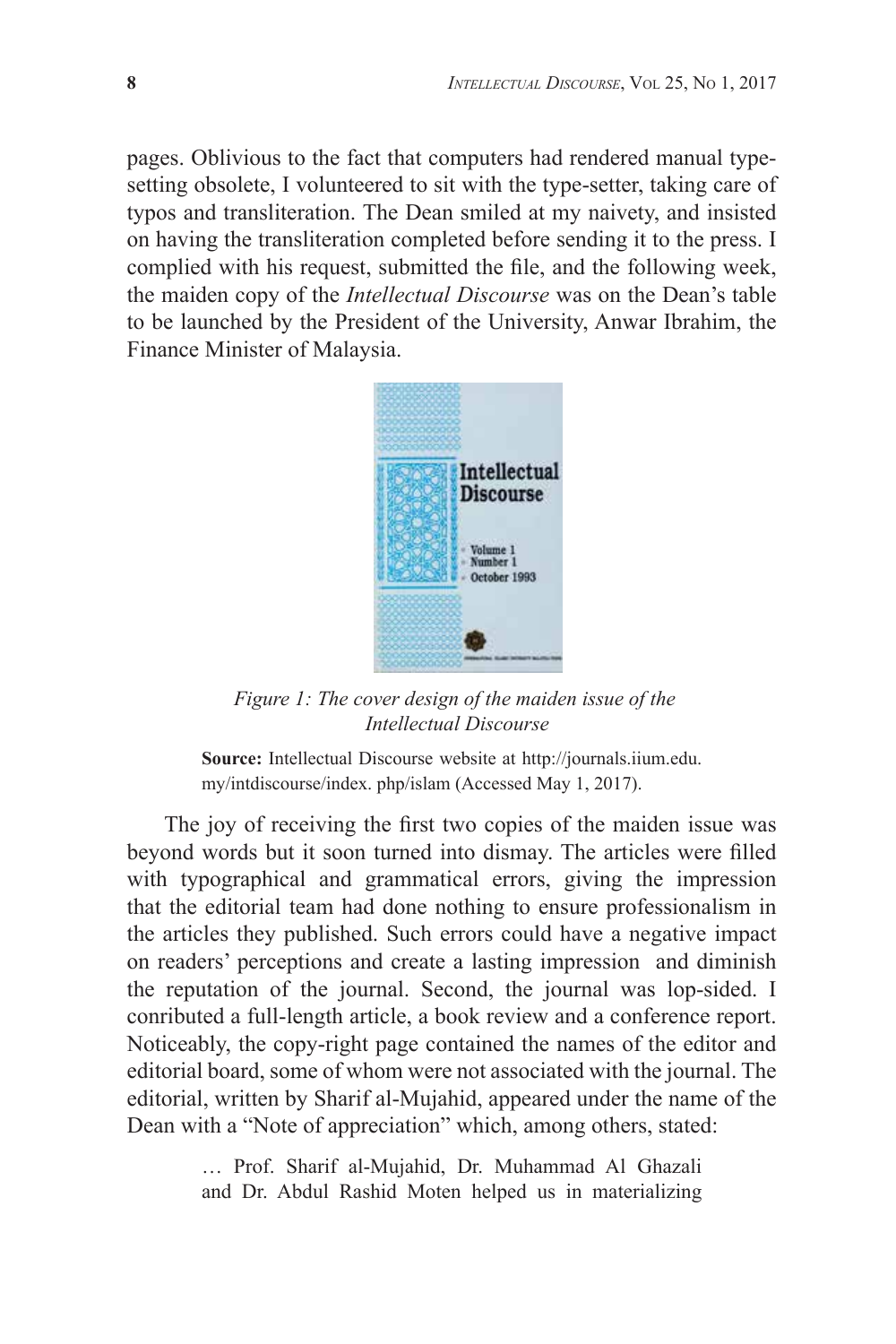the project and preparing material for the first issue. We record our heart-felt appreciation for the efforts of these colleagues. Most of the above colleagues have returned to their home countries, their names may not appear on the Advisory Editorial Board of this issue but their efforts, in making this project a success, will always be remembered… The Editorial for this issue was written by Prof. Sharif al-Mujahid (Intellectual Discourse, 1993: ix).

#### *Intellectual Discourse* **under Z.A. Ansari**

Prof. Z.A. Ansari edited the second issue onwards with a self-designed cover page (see fig. 2). He had little idea of the painful saga that lay ahead. For his first issue, he relied extensively upon his research assistant and submitted the journal for publication to the Director of IIUM Press, Abdullah al-Ahsan, who had alerted him about the many typos and grammatical errors. He learnt his lesson and since then did not trust anyone except himself. He did request and succeeded in getting a secretary to whom he assigned exclusively administrative responsibilities. He would call his friends and colleagues to submit papers but with rare success. Those who wrote well would not submit their paper to *Intellectual Discourse*. One Canada-based Professor on sabbatical at the International Islamic University Malaysia was preparing his paper for submission to a journal in the U.S. Z.A. Ansari came to know about that paper, grabbed it and published it in the *Intellectual Discourse*. This happened twice during his tenure as the editor.



*Figure 2: Cover design of the journal by Z.A. Ansari* **Source:** Intellectual Discourse website at http://journals.iium.edu.

my/intdiscourse/index.php/islam (Accessed May 3, 2017).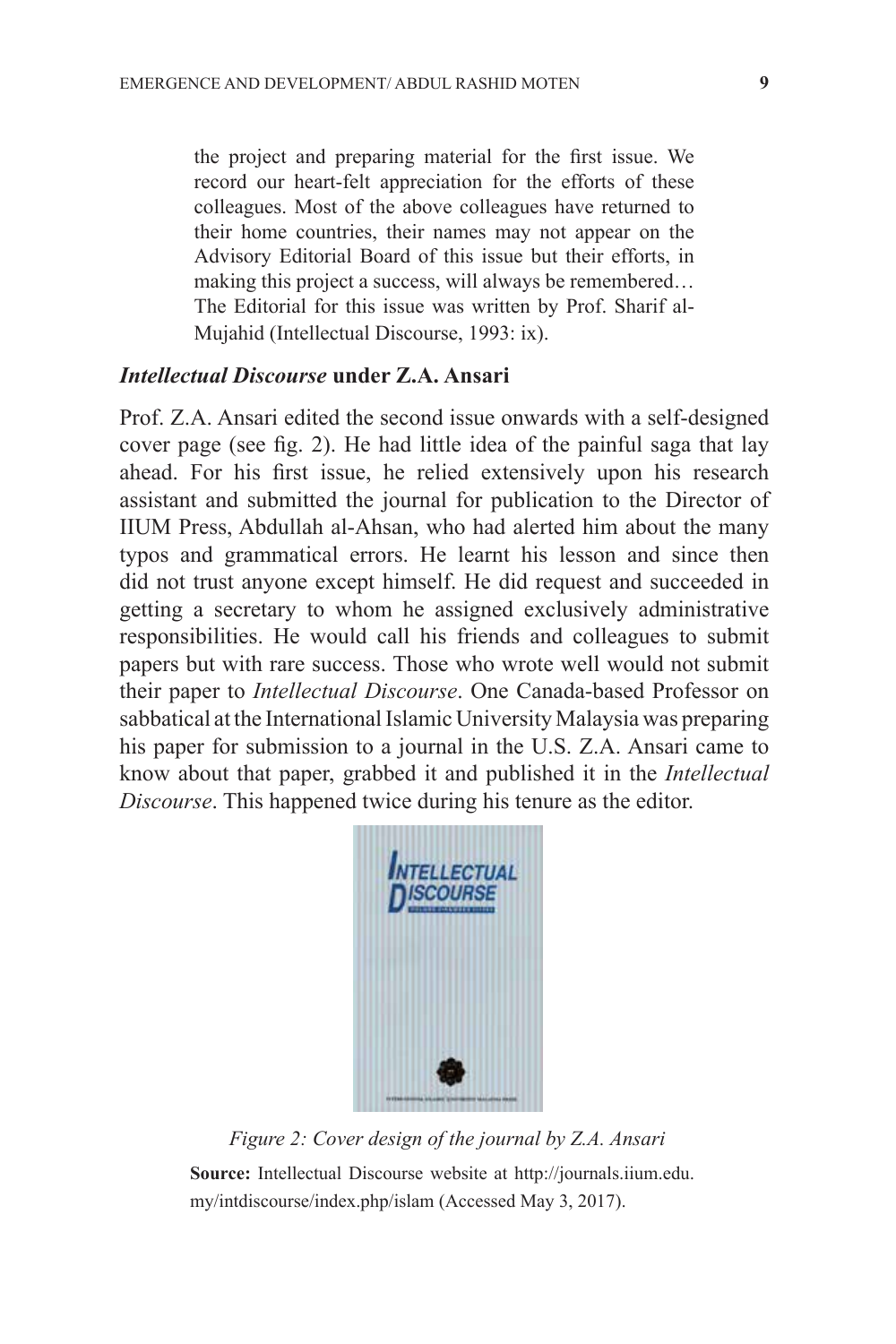To be sure, Z.A. Ansari did not have a range of collaborators such as copy editors, production staff, editorial board members, and authors. With the exception of a part-time copy editor, Z.A. Ansari had to do all the jobs by himself with occasional calls to his friends for assistance. I joined the editorial board of *ID* for Vol. 2, No. 2, 1994. For the following issue, Vol. 3, No. 1, I was appointed the Book Review editor.

The problem was not simply the paucity of papers submitted. Few manuscripts received were not publishable in their original form as their authors could not communicate their intention effectively. Many authors did not know the referencing system; many more would not cite appropriate references. The tragedy was that those who submitted papers for publication were not willing to go through the cycle of submission, review and re-submission. The paper once submitted was considered final. A paper once returned with comments for improvement would never come back. Ansari, therefore, adopted the method of inviting the writers to work with him to develop their manuscript into a publishable form. One article on medieval history of Islam was 97 pages long. The author was requested to cut it down to size but refused saying "Do what you want to do." One of Ansari's colleagues worked on the paper and brought its length down to 42 pages. Ansari edited it further and managed to shorten it to about 9,000 words, a publishable length.

Z.A. Ansari had all the freedom to run the journal as he wished but no assistance in any form, other than an honorarium for each issue of the journal, was provided. Occasionally, those in higher authority would intervene and make some changes. Thus, the cover design was changed in 1995 on the urging of the Director of IIIT, London (See fig. 3). The new cover was designed by Saddiq Ali. Ansari was asked to mention the name of the designer and he obliged in the 1996 issue of the journal. In 1997, Ansari's printer was stolen from his office and despite several reminders, the printer was not replaced. He ended up paying for it himself.

Z.A. Ansari was the editor of the journal from 1993 to 2001 and succeeded in bringing out 15 issues including the first volume issued in 1993 (see Table 1). Most of the issues contained an editorial. Research articles containing original analysis that added to current knowledge consumed most of the pages, ranging from 3 to 6 articles per issue. These articles contained background information, the methods used,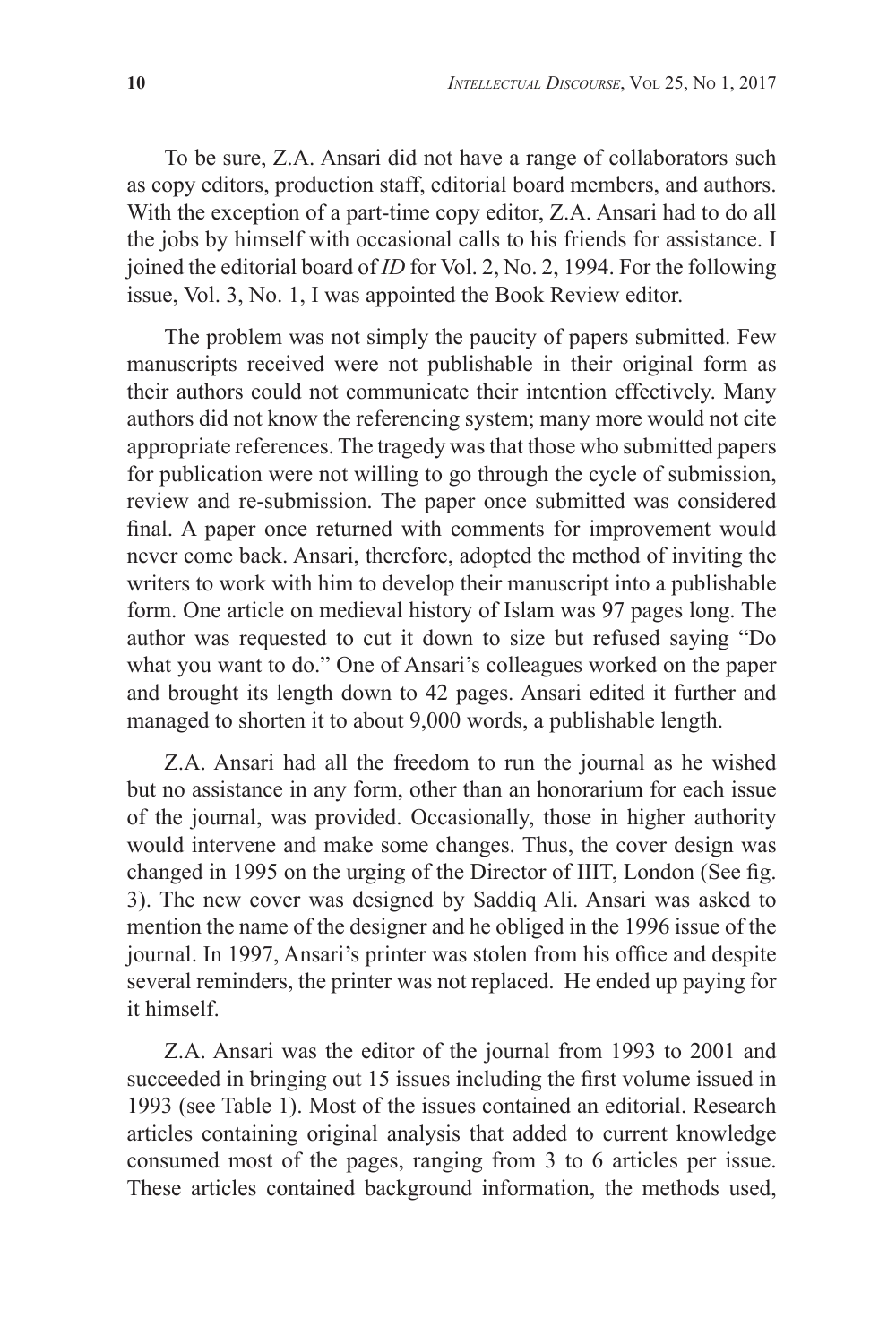a description of the results, and an analysis of what the results mean in the context of contemporary knowledge. These articles were written either from an Islamic perspective or they dealt directly with issues confronting the Muslim world. Book reviews ranging from 2 to 5 and conference reports appeared regularly.



*Figure 3: Cover design by Saddiq Ali*

**Source:** Intellectual Discourse website at http://journals.iium.edu.my/ intdiscourse/index. php/islam (Accessed May 3, 2017).

While working as an editor, Z.A. Ansari was also shouldering the responsibility of heading the department of psychology. The two responsibilities took a heavy toll and his health soon started to decline. He requested for his replacement as the editor of the journal and suggested Professor Syed Ashiq Ali Shah, a fine scholar, as the new editor. No action was taken on his request for almost a year by which time two issues of the journal lapsed. Finally, Ansari met the Rector, Professor Mohd Kamal Hasan, who agreed to relieve him of the responsibility of editing the journal.

| Yea  | Vol.                    | <b>Issue</b>   | Reflection | Article | Article        | Book<br>Rev | Conf<br>Report | Research<br><b>Note</b> |
|------|-------------------------|----------------|------------|---------|----------------|-------------|----------------|-------------------------|
| 1994 | $\overline{2}$          |                |            |         | 4              |             | $\overline{2}$ |                         |
| 1994 | $\overline{2}$          | $\overline{c}$ |            |         | 6              |             |                |                         |
| 1995 | $\overline{\mathbf{3}}$ |                |            |         | 5              |             | $\overline{4}$ |                         |
| 1995 | 3                       | $\overline{2}$ |            |         | 5              |             | $\overline{4}$ |                         |
| 1996 | $\overline{4}$          | 1&2            | Yes        |         | 5              |             | 3              |                         |
| 1997 | 5                       |                | Yes        |         | $\overline{4}$ |             | 3              |                         |

 *Table 1: Journal Features during the editorship of Z.A. Ansari*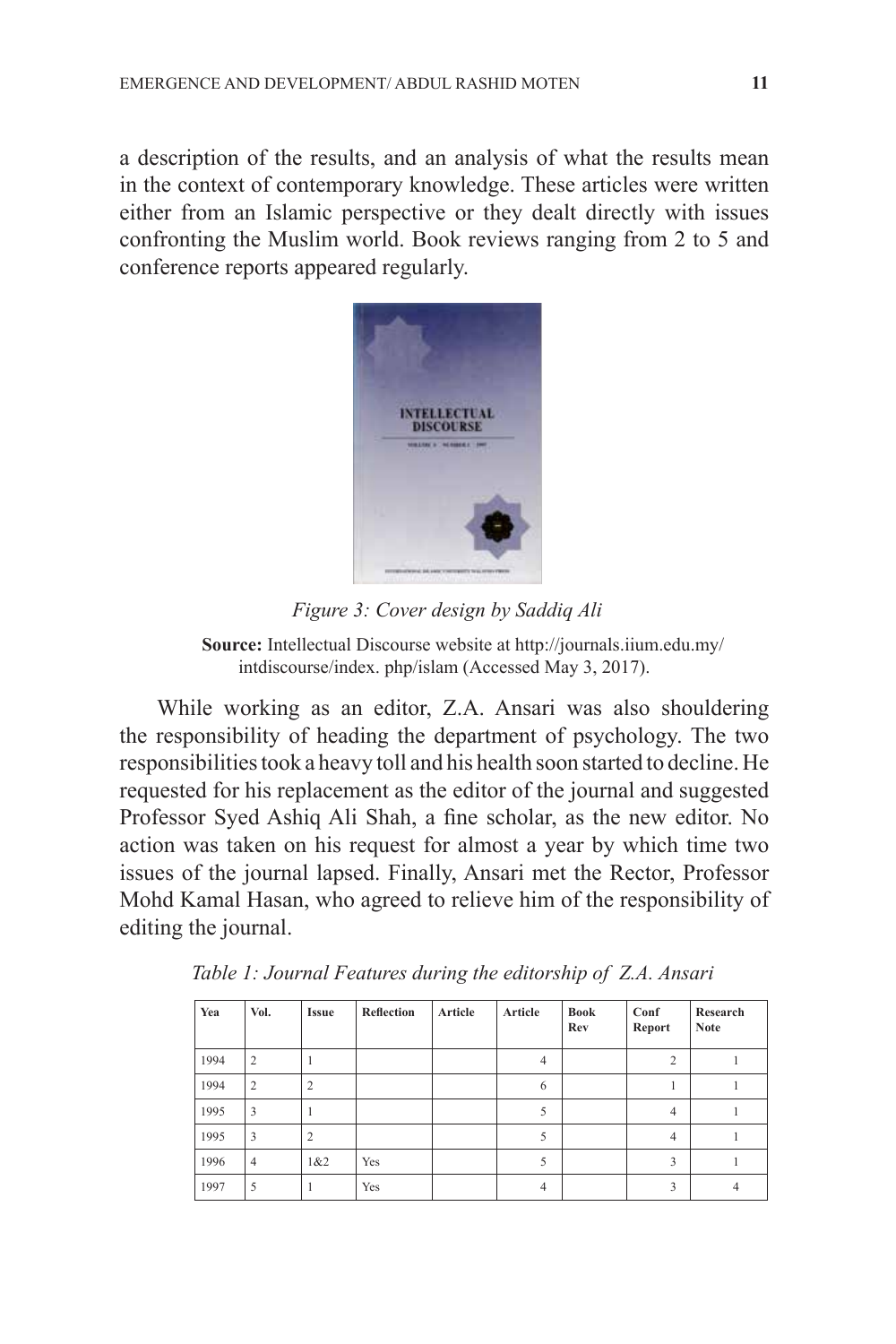| 1997 | 5              | 2              | Yes |                   | 3              | 3              |  |
|------|----------------|----------------|-----|-------------------|----------------|----------------|--|
| 1998 | 6              |                | Yes |                   | 3              | 3              |  |
| 1998 | 6              | $\overline{2}$ |     | $\hspace{0.05cm}$ | 5              | 3              |  |
| 1999 | 7              |                | Yes | $- -$             | $\overline{4}$ | 3              |  |
| 1999 | $\overline{7}$ | $\overline{2}$ |     | $\hspace{0.05cm}$ | 6              | 3              |  |
| 2000 | 8              |                |     | $\hspace{0.05cm}$ | 5              | $\overline{4}$ |  |
| 2000 | 8              | $\overline{c}$ |     |                   | 6              | $\overline{4}$ |  |
| 2001 | 9              |                |     |                   | 5              |                |  |

**Source:** Intellectual Discourse website at http://journals.iium.edu.my/ intdiscourse/ index.php/islam (Accessed May 8, 2017).

#### *Intellectual Discourse* **under A. Rashid Moten**

Literally, Ansari forced me to take over the responsibility of editing the journal in 2002. I drafted the letter of my own appointment and also the letter thanking Ansari for his contributions. The Dean simply signed the two letters. I relied upon the research assistant for the first issue of the journal and showed it to Ansari. He did not comment that it was bad, which it certainly was, but merely that I needed a good and skilled research assistant. I got the message and vowed wholeheartedly to ensure that the image of the journal would not be damaged.

The immediate problem was that the journal was lagging behind by three issues. Friends suggested combining the two issues of 2001 into one volume and 2002 into one volume. It had happened once during Prof. Ansari's editorship in 1996. In order to regularize its appearance, the editorial board then had decided and published only one volume by combining issue numbers 1 & 2 of volume 4. I was determined not to repeat the same and hence decided to publish four issues in 2002, retaining the original issue and volume numbers. From 2003 onwards, the journal was published regularly with two issues per year. However there were many more problems to grapple with.

The major problem was that the *Intellectual Discourse* was outside the mainstream milieu and was being published in the hope that it would be read and recognized internationally. This goal seemed too distant. The fourth Rector of the University, Dr. Syed Arabi Idid, a Professor in the Department of Communication, suggested getting the journal indexed to increase its visibility. Consequently, attempts were made to list the journal in international bibliographic databases and in 1995 it was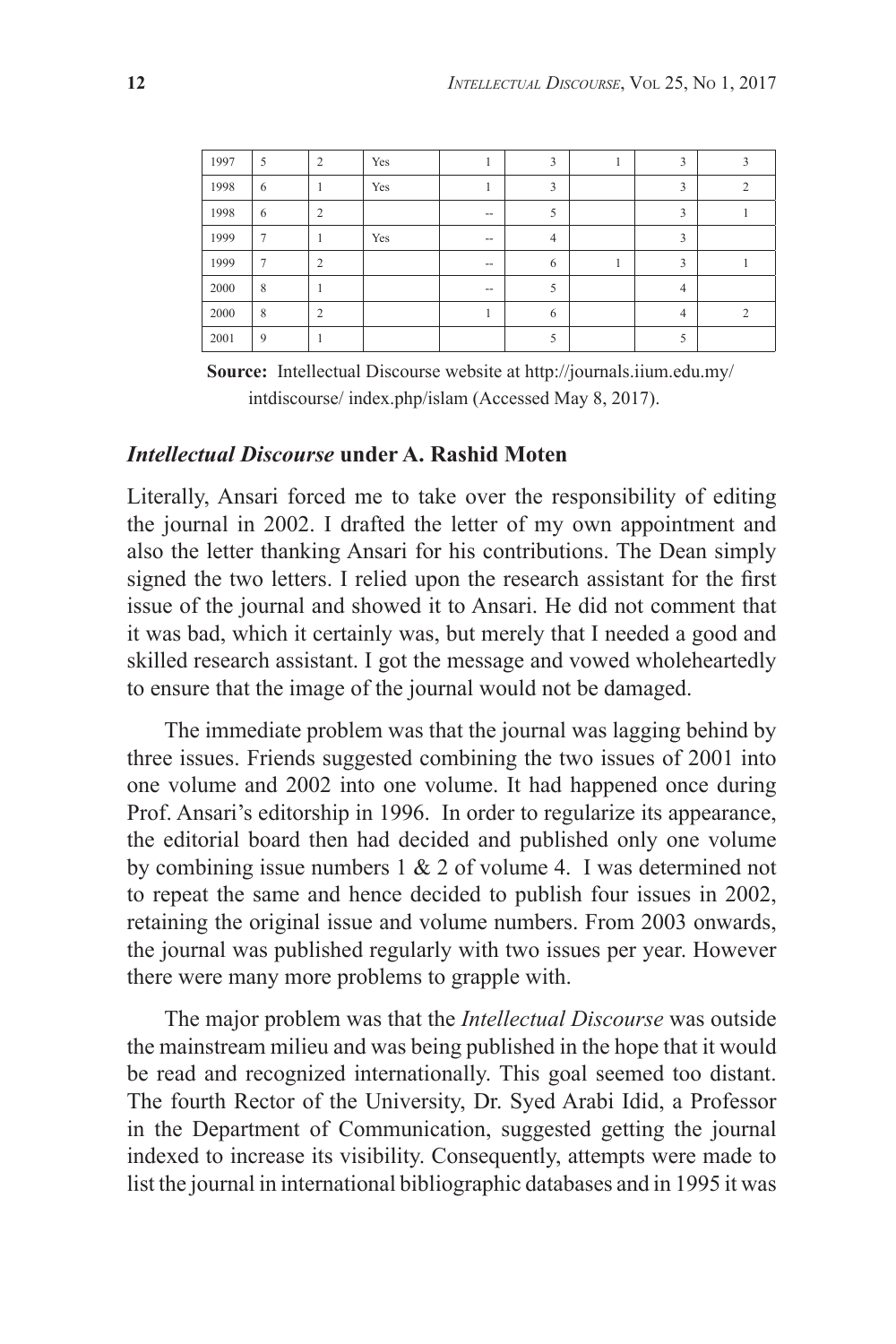abstracted in *International Political Science Abstracts* and the *Muslim World Book Review*. The number of databases gradually increased but it took 6 years to get it abstracted in SCOPUS. These indexing agencies gave the journal some level of visibility. These efforts were augmented by efforts at widening and maintaining international contacts through reciprocal advertising and exchange of subscriptions with other journals such as the *America Journal of Islamic Social Sciences*, *The Muslim World Book Review* and Pakistan-based *Islamic Studies*.

Despite indexing, the number of manuscripts received was small. The University's drive to achieve the "Research University" status was opportune. The Rector, in particular, pleaded with the University community to write and publish in journals and books. The members of the editorial board also became more active in systematically soliciting manuscripts. However, potential authors of papers were less experienced in producing publishable articles. The most common task that I faced each day as editor of the *ID* was the screening of manuscripts submitted for possible publication. Most papers were turned down because their quality was extremely poor to merit further attention. Some manuscripts were lengthy, consuming over 100 pages. Given the paucity of articles, the editor had to spend weeks cutting the manuscript down to size and literally re-writing the paper. Some papers contained useful information but suffered from manifold problems: awkward wording, incorrect grammar or punctuation, inadequate literature review, incomplete references, and the like. The editor took care of such papers, corrected the language, checked references, and upgraded the manuscripts before they were sent out for peer review.

As an editor, I was alerted to the need to change the cover design which is the best tool to promote the journal. The cover comprises not just the front cover but a set of elements that also includes the back cover and the spine (edge). So I thought of the design and consulted an expert working in the press which printed the journal. This new design appeared in Vol. 13, No.1 (2005) issue of the journal (see fig. 4) which to date remains unchanged. The design conveys the essence of the journal and the institution that promotes it. Its message is clear, readable, and is also aesthetically appealing.

I was also aware of the need for an editorial board that would help shape the future of the journal as well as provide the transition to the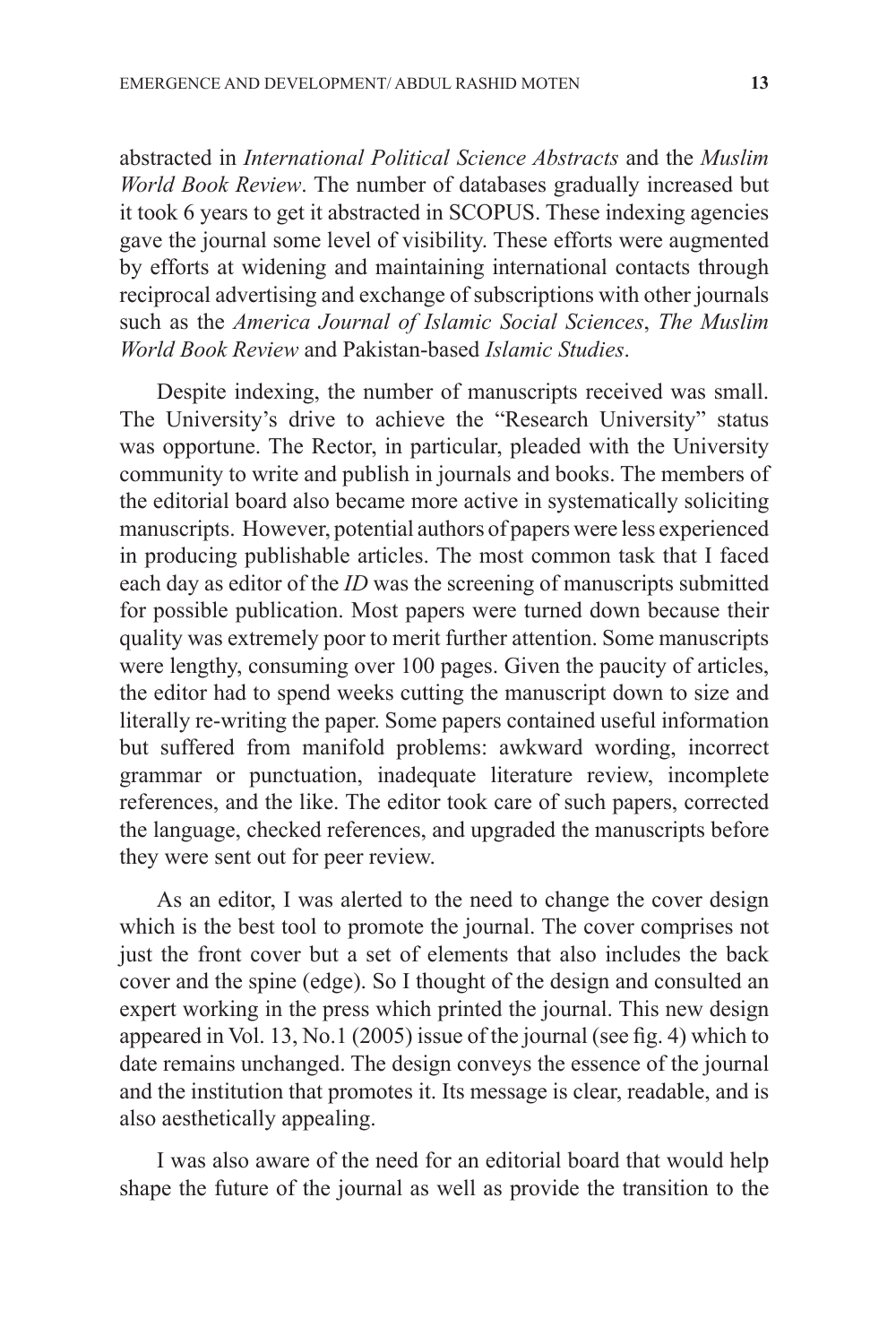future. Unfortunately, I did not inherit the team that had been in place. For the earlier issues, there was the editor and a book review editor. The page also contained the names of the members of an editorial board and an international advisory board; perhaps it was just for display. However, one member of the editorial board, Professor M. Kamal Hasan, was active and reviewed many manuscripts. The members of these boards were, in general, not informed of the roles they were supposed to be playing. In any case, they were scholars of high repute and hence helped raise the profile of the journal. Nevertheless, there was a need for scholars to assist the editor in carrying out his responsibilities. Consequently, in addition to a book review editor, two Associate Editors' posts were created. They were to provide expert advice on content and acceptance of articles. All editors agreed to solicit and review manuscripts and advise on journal policy. They all agreed to work towards meeting the publication schedule.



*Figure 4: Cover design by A. Rashid Moten*

**Source:** Intellectual Discourse website at http://journals.iium.edu. my/intdiscourse/index. php/islam (Accessed May 9, 2017).

I was the editor of the *Intellectual Discourse* from 2002 to 2009 and published 16 volumes in all (See Table 2). No issue, with the exception of vol. 10, no. 2, contained an editorial reflecting the opinion of the periodical. The emphasis was on articles written by scholars with informed arguments on topics or questions that were relevant and of interest to the academic community. These articles ranged from 3 to 7 per issue. The issue which contained 7 articles was the first special issue of the journal on "Iqbal and his universal vision." There was also an increase in research notes, making a valuable contribution on an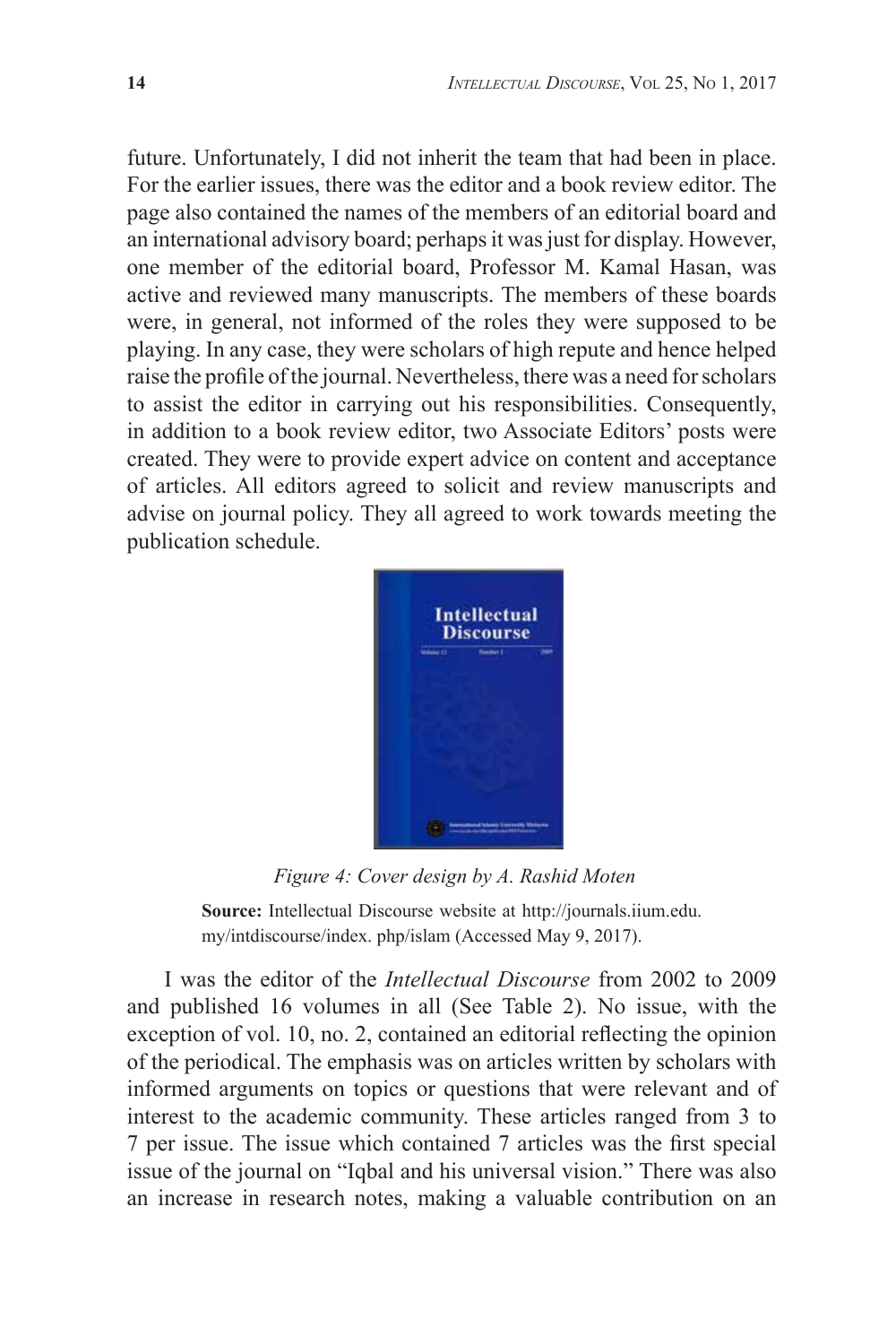aspect without necessarily following a strict paper outline. There were only two review articles synthesizing current research on a specific topic. Being editor of this journal has been highly taxing but extremely rewarding and is the most significant achievement of my academic career. Nevertheless, it demanded a lot of energy to keep everything running smoothly.

| Year | Vol. | Issue          | Editorial | Articles                | Review<br>Article | <b>Book</b><br>Rev | Conf<br>Report | Research<br>Note | Comments                     |
|------|------|----------------|-----------|-------------------------|-------------------|--------------------|----------------|------------------|------------------------------|
| 2002 | 10   | $\mathbf{1}$   |           | $\overline{4}$          |                   | $\overline{4}$     | $\mathbf{1}$   | $\mathbf{1}$     |                              |
| 2002 | 10   | $\overline{2}$ |           | $\overline{7}$          |                   |                    | $\mathbf{1}$   |                  | Special<br>issue on<br>Iqbal |
| 2003 | 11   | $\mathbf{1}$   |           | $\overline{\mathbf{3}}$ |                   | $\overline{3}$     |                | $\overline{c}$   |                              |
| 2003 | 11   | $\overline{2}$ |           | $\overline{4}$          | $\mathbf{1}$      |                    | $\mathbf{1}$   |                  |                              |
| 2004 | 12   | $\mathbf{1}$   |           | 5                       |                   | $\overline{4}$     |                |                  |                              |
| 2004 | 12   | $\sqrt{2}$     |           | $\overline{\mathbf{3}}$ | $\mathbf{1}$      |                    | $\mathbf{1}$   | $\overline{2}$   |                              |
| 2005 | 13   | $\mathbf{1}$   |           | $\overline{\mathbf{3}}$ |                   | 5                  | $\mathbf{1}$   | $\mathbf{1}$     | New cover                    |
| 2005 | 13   | $\overline{c}$ |           | $\overline{\mathbf{3}}$ |                   | $\overline{4}$     | $\overline{c}$ | $\overline{c}$   |                              |
| 2006 | 14   | $\mathbf{1}$   |           | $\overline{4}$          |                   | 5                  |                | $\overline{c}$   |                              |
| 2006 | 14   | $\overline{c}$ |           | $\overline{4}$          |                   | $\overline{4}$     | $\overline{c}$ | $\mathbf{1}$     |                              |
| 2007 | 15   | $\mathbf{1}$   |           | $\overline{4}$          |                   | $\overline{4}$     |                | $\mathbf{1}$     |                              |
| 2007 | 15   | $\sqrt{2}$     |           | $\overline{\mathbf{3}}$ |                   | 6                  | $\mathbf{1}$   | $\mathbf{1}$     |                              |
| 2008 | 16   | $\mathbf{1}$   |           | $\overline{\mathbf{3}}$ |                   | $\overline{4}$     | $\mathbf{1}$   | $\overline{2}$   |                              |
| 2008 | 16   | $\sqrt{2}$     |           | $\overline{4}$          |                   | $\overline{4}$     |                | $\mathbf{1}$     |                              |
| 2009 | 17   | $\mathbf{1}$   |           | $\overline{4}$          |                   | $\overline{4}$     |                | $\overline{c}$   |                              |

*Table 2: Issues of Intellectual Discourse published during the editorship of A. Rashid Moten*

**Source:** Intellectual Discourse website at http://journals.iium.edu.my/ intdiscourse/ index.php/islam (Accessed May 10, 2017).

#### **The journal under Noraini Mohamad and Kabir M. Solihu**

In 2009, a decision was made to handover the editing responsibility of the journal to Noraini Mohamad, a Professor in Psychology with an excellent publication record. Professor Noraini joined the *Intellectual Discourse* as an Associate editor in 2008 and assisted the editor in many ways to improve the quality of the journal. She seemed like the right person for the jobs she had complete knowledge of all the different facets of the *Intellectual Discourse*. She took to editing with an enthusiastic heart and mind and came up with the first volume which had six articles and four book reviews (see Table 3).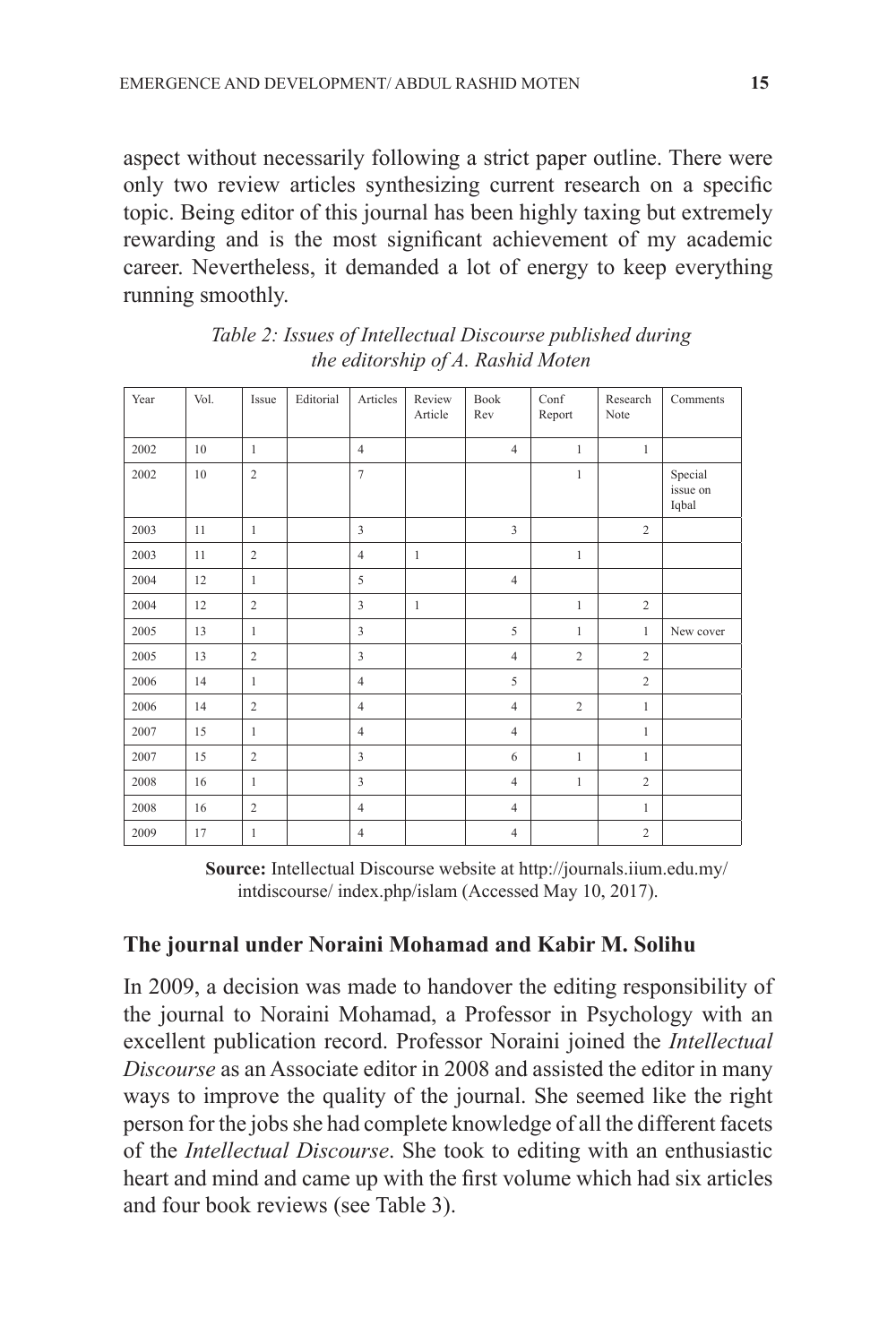Volume 18 in 2010 saw a major change in the method of formatting the information sources used in articles. From the beginning, the journal has been using the Chicago (Turabian) style, using a footnote which linked the material that needed to be sourced with the source information, usually through superscript Arabic numerals. This system makes a bibliography, more or less, redundant. However, Noraini, coming from the Psychology department, decided to change the system and adopted the APA style which, to her, would make the journal appear more competent and authoritative. This system involves in-text citation which is used by readers to find the full source information provided in the reference list.

The second issue of Volume 18 saw the English abstracts of all articles translated into the Malay language. This was a novelty and was a University requirement. The Malay abstract was to assist in the dissemination of information into and from Malaysia to other countries where the Malay language is widely used. This job was assigned to Dr. Saodah Wok of the Department of Communication who has been serving as an Associate editor of the journal since 2004.The next issue (Volume 19, No. 1) was a special issue. I was thrilled and honoured by Prof. Noraini's request to guest edit the special issue devoted to "Tradition and Modernity in Muslim Countries." I wrote to all my friends to contribute to this special issue and some of them did oblige. The papers were duly reviewed and eventually, the issue was published which contained 5 articles, 2 "research notes" and 3 book reviews from scholars, none of whom were serving members of the International Islamic University Malaysia. The issue contained the latest work on the assigned topic, containing a valuable up-to-date reference source for researchers interested in that area. I wrote a lengthy editorial which looked like an article and Noraini allowed it go as an "introduction." In other words, while I guest edited the issue, Noraini was still deeply involved in seeing that the journal maintained the quality and that the issue helped raise the profile of the journal among the members of the scholarly community. It is satisfying to note that the journal's indexing in Scopus began with this special issue.

Noraini, undoubtedly, possessed the skill and personality which was well suited for the editorial job. But she eventually found it difficult to maintain a sustained focus on other professional activities while being editor, with the result that her to-do list in the area of psychology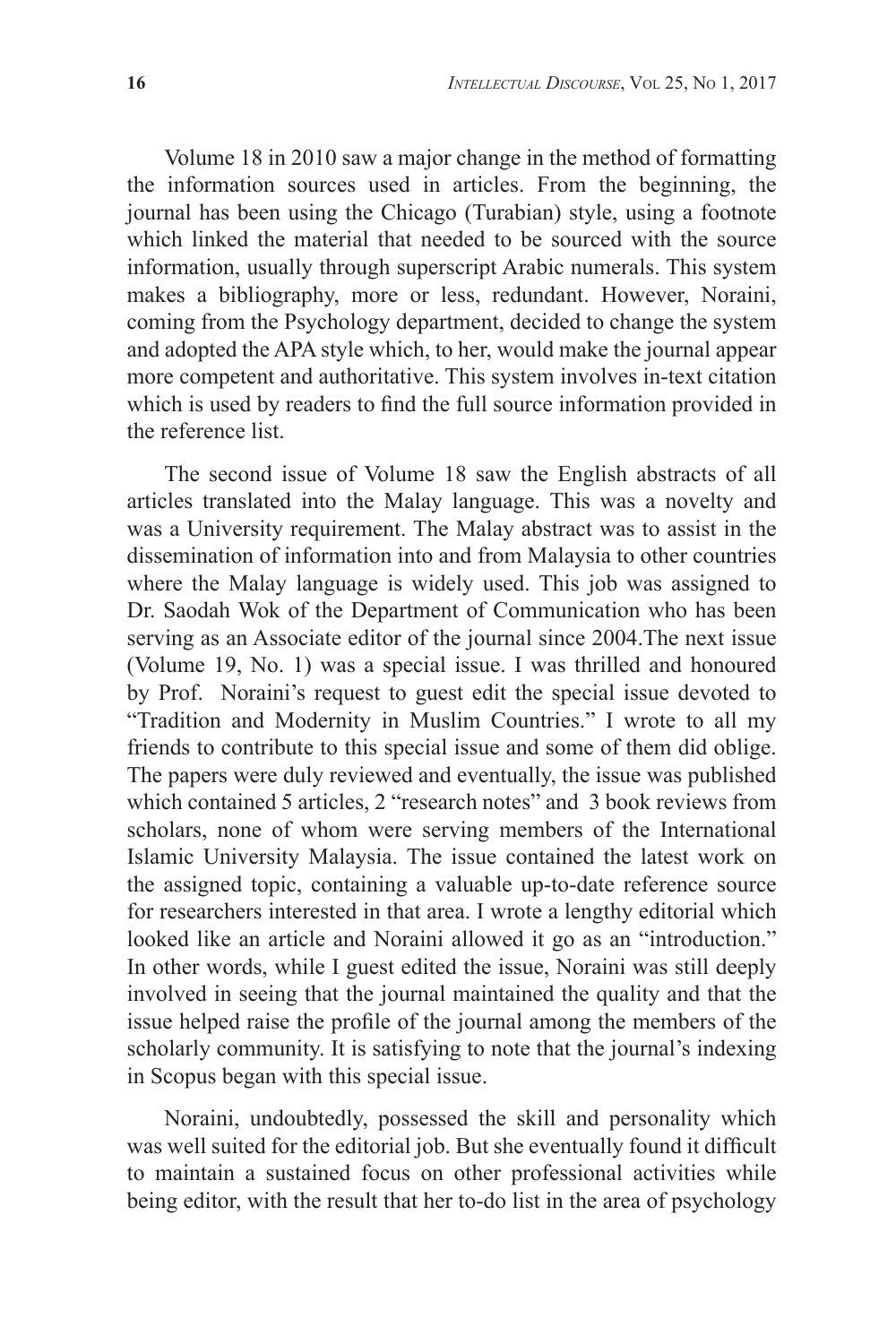was slowly but steadily growing longer. Thus, she began to think of relinquishing the post. She was persuaded to delay her departure so that there would be plenty of time to find a replacement and to allow some potential overlap with the new editor to help make the transition as smooth as possible. One year would give the next editor time and opportunity to ease into the position by first working as an associate editor. She eventually worked out with the new editor and came up with a transition plan that was agreeable to everyone involved.

| Year | Vol. | Issue          | Editorial | Articles       | Book<br>Review | Conf Report    | Research<br><b>Notes</b> | Comments                           |
|------|------|----------------|-----------|----------------|----------------|----------------|--------------------------|------------------------------------|
| 2009 | 17   | $\overline{c}$ |           | 6              | $\overline{4}$ |                |                          |                                    |
| 2010 | 18   | $\mathbf{1}$   | Yes       | 5              | $\overline{4}$ | $\mathbf{1}$   |                          | APA<br>system                      |
| 2010 | 18   | $\overline{2}$ | Yes       | 5              | 5              |                |                          | Abstract tr.<br>in Malay           |
| 2011 | 19   | 1              | Moten     | 5              | $\overline{3}$ |                | $\overline{c}$           | Special<br>Issue/<br><b>SCOPUS</b> |
| 2011 | 19   | $\overline{c}$ | Yes       | 5              | $\overline{4}$ | $\overline{2}$ |                          |                                    |
| 2012 | 20   | $\mathbf{1}$   | Yes       | $\overline{4}$ | $\overline{4}$ | $\mathbf{1}$   |                          | Moten/<br>Kabir                    |
| 2012 | 20   | $\overline{c}$ | Yes       | $\overline{4}$ | $\overline{4}$ | 1              | $\mathbf{1}$             |                                    |
| 2013 | 21   | $\mathbf{1}$   | Yes       | 5              | $\overline{4}$ | 1              | 1                        |                                    |
| 2013 | 21   | $\overline{c}$ | Yes       | $\overline{4}$ | 6              | 3              |                          | Idid/Kabir                         |

*Table 3: Issues of Intellectual Discourse published during the editorships of Noraini Mohamad and Kabir M. Solihu*

**Source:** Intellectual Discourse website at http://journals.iium.edu.my/ intdiscourse/ index.php/islam (Accessed May 11, 2017).

Dr. Abdul Kabir Hussain Solihu took over as the editor of the journal in 2012. He was then an Associate Professor. To strengthen his hand, Noraini suggested that I create and assume the post of the Editor-in-Chief. I worked as the Editor-in-Chief for a year before I was transferred to the International Institute of Islamic Thought and Civilization which ended my active association with the journal.

Kabir Solihu promised to work relentlessly to maintain the quality of the journal by publishing scholarly articles on issues related to Islam and the Muslim world. Throughout his tenure, he remained true to his words. Every single issue of the journal contained an editorial which briefly explained certain concepts from an Islamic perspective before describing the features of articles contained in the issue.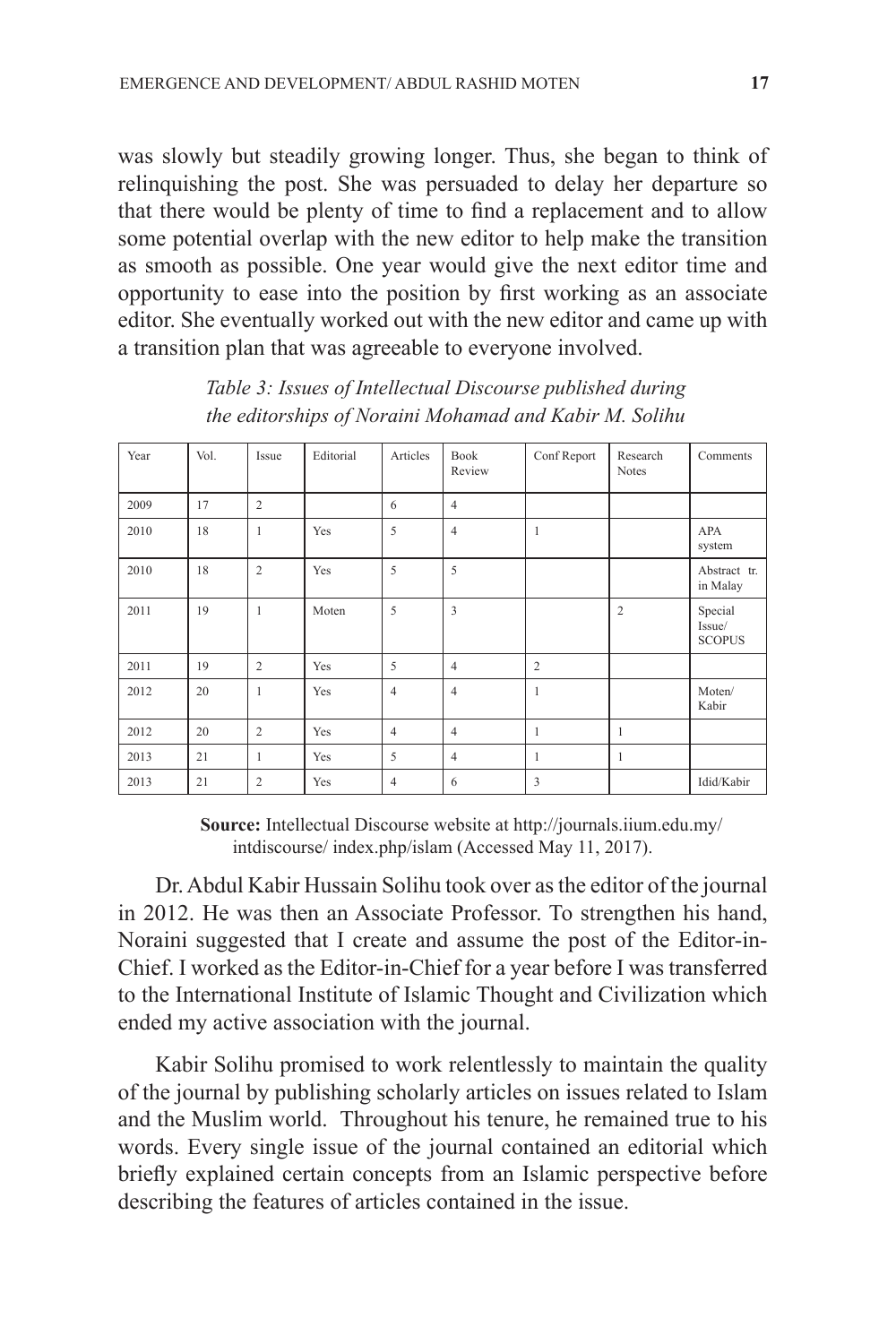Kabir Solihu had the support from the University which came out with the *Journal Publication Policies and Guidelines* (IIUM Press, 2014) to improve the management and quality control of the IIUM journals and to upgrade their standards to the level of internationally reputed journals. The booklet specifies the structure of the journal and defines the roles and responsibilities of the Editor-in-Chief, Editor, Associate/ Assistant Editor, Section Editors and language or Copy Editors.

Kabir Solihu was internet savvy, thereby surfing the Web, using e-mail, downloading files and updating applications. As required by the University, he updated the website of the journal and followed an Open Journal System (OJS) platform which is capable of paper processing, monitoring and controlling and which can be freely downloaded and customized. Most importantly, he struggled and succeeded in uploading all the past issues of the journal in the "Archive." The website of the journal was well-maintained and updated on a regular basis by himself. With all these features, it can safely be concluded that the journal took a definite shape.

### **Conclusion**

*Intellectual Discourse* is a periodical publication in which scholarship relating to Islam and the Muslim world is published. It is peer-reviewed or refereed. The content typically takes the form of articles presenting original research, review articles, and book reviews. *Intellectual Discourse* gives researchers a venue to impart their knowledge to one another especially with regards to Islamization of knowledge which is the niche area of the International Islamic University Malaysia.

*Intellectual Discourse* is subsidized by the IIUM and hence does not accept advertising, page and image charges from authors to pay for production costs. The editors of the journal are the teaching staff of the University with one or two paid staff assisting in the editing. Nevertheless, the journal depends almost exclusively upon the editors, all of whom learned the art of editing on the job. The editorial team needs assistance in learning the journal's workflow and the editorial office system. Although the journal has always been published by the IIUM Press, *Intellectual Discourse* is an international journal and its aims and scope are of interest to the academic community worldwide.